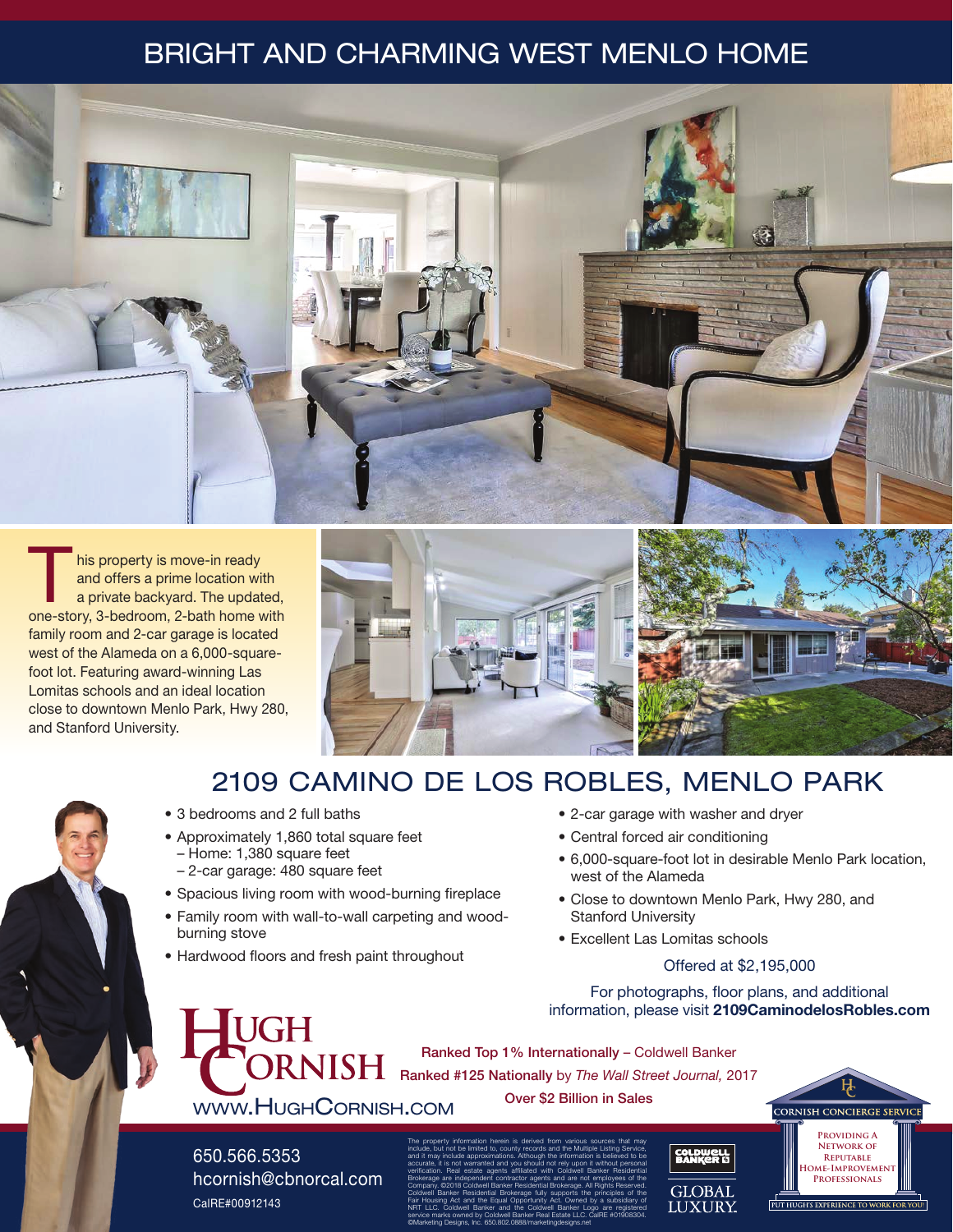# **2109 Camino de los Robles, Menlo Park**

## *Public Rooms*

#### Entry

Covered front porch leads to front door with retractable screen

### Living Room

Spacious living room with large picture window overlooking front yard and a wood-burning fireplace with slate surround and hearth

### Dining Area

Open dining area adjacent to living room, kitchen, and family room

### Kitchen

Features freshly painted cabinets, large skylight, tile counters and backsplash, double sink, and pass-through to family room; stainless steel Whirlpool refrigerator and dishwasher, ceramic Frigidaire convection cooktop, GE wall oven

### Family Room

Step down from dining room; features wall-to-wall carpeting and wood-burning stove with brick hearth and surround; sliding door to backyard

### *Personal Accommodations*

### Bedroom 1

Large picture window overlooking front yard; closet with built-in shelving

### Bedroom 2

Master bedroom with large window overlooking the side yard; spacious closet

### Bathroom 1

En suite master bath with single-sink vanity and stall shower; tile counter, floor, and surround

### Bedroom 3

Large window overlooking backyard; closet with built-in shelving

### Bathroom 2

Hall bath shared by bedrooms 1 and 3; single-sink vanity, tub with shower, tile floor and surround